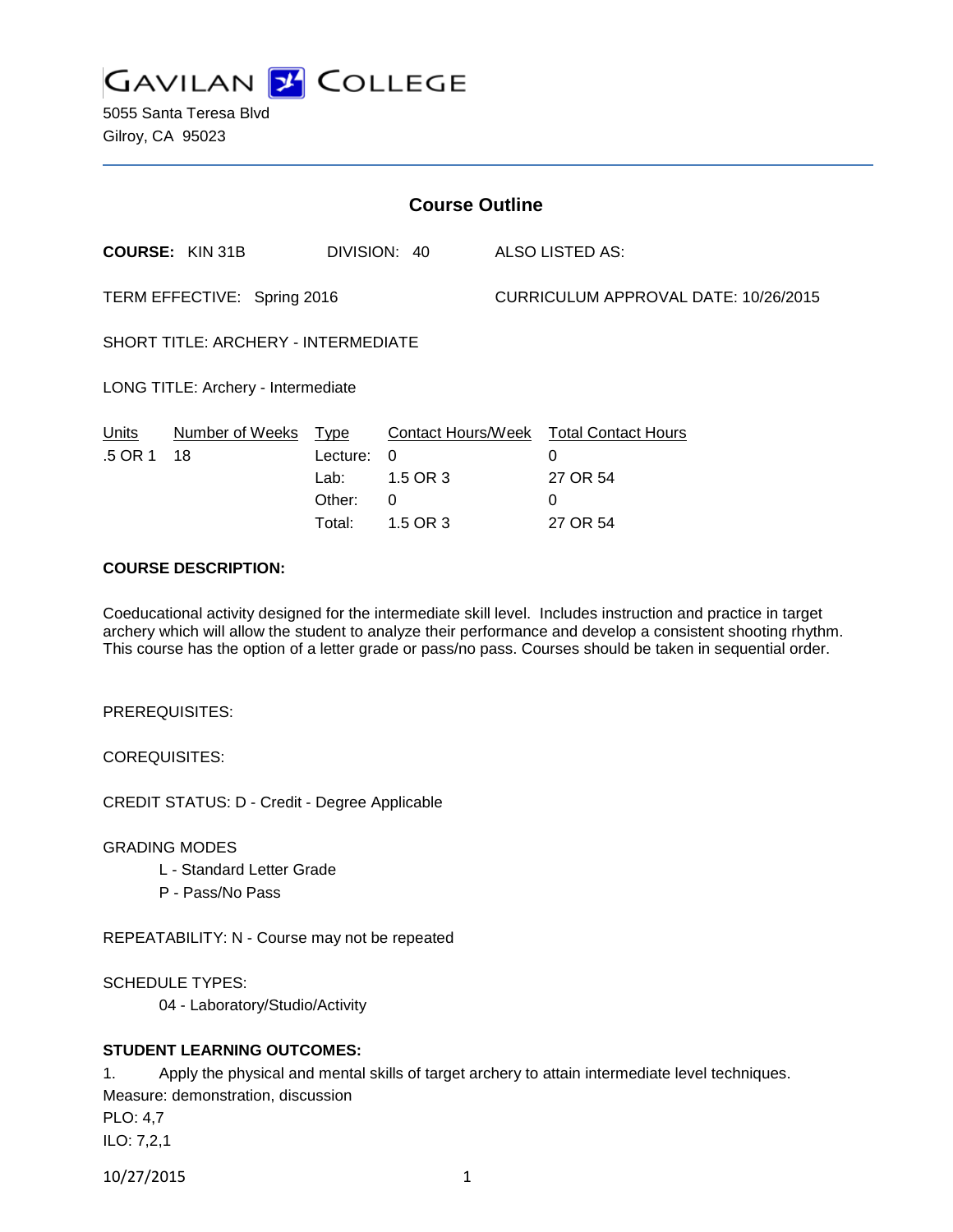# GE-LO: E1

Year assessed or anticipated year of assessment: 2016-17

2. Develop and maintain consistent shooting sequence and rhythm.

Measure: demonstration

PLO: 4 ILO: 7,2 GE-LO: E1

Year assessed or anticipated year of assessment: 2016-17

3. Maintain accurate individual and tournament scorekeeping records.

Measure: score cards

PLO: 4

ILO: 7,6

GE-LO: E1

Year assessed or anticipated year of assessment: 2016-17

## PROGRAM LEARNING OUTCOMES:

Is this course part of a program (degree or certificate)? If yes, copy and paste the appropriate Program Learning Outcomes and number them. Enter the PLOs by number in the Student Learning Outcomes below.

After completing the Kinesiology major a student will be able to:

1. List and describe five career options available in the field of kinesiology.

2. Describe and critically analyze the role of physical activity and its impact on health, society and quality of life.

3. Discuss the history and broad content within the discipline of kinesiology and develop skills to enable the synthesis of concepts across disciplines.

4. Identify critical elements of motor skill performance, combine motor skills into appropriate sequences for the purpose of improving skill learning, and demonstrate competent motor skill performance in a variety of physical activities.

5. Identify the skeletal and muscular structures of the human body.

6. Utilize measurement concepts (qualitative and quantitative) to assess student/client performance and program effectiveness.

7. Describe and demonstrate effective verbal and nonverbal communication skills.

# **CONTENT, STUDENT PERFORMANCE OBJECTIVES, OUT-OF-CLASS ASSIGNMENTS**

Curriculum Approval Date: 10/26/2015

4.5 - 9 Hours

Orientation. Explain class procedures and grading. Review of the equipment, correct arrow retrieval method and safety rules to be used. Brief review of terminology. Fit equipment. Review and refinement of archery shooting techniques. Discussion on the advantages and disadvantages of various stances - square, open, and closed. Practice shooting at targets 10 and 20 yards away.

SPO: Utilize safety rules at all times. Explain and demonstrate the advantages and disadvantages of various stances.

## 4.5 - 9 Hours

Continue building on the techniques presented in earlier classes. Discuss form and how to analyze and adjust one's form to improve performance, including a review of the importance of proper body alignment. Discussion on the advantages and disadvantages of one's bow hand wrist position - low, high, and straight. Shoot at various distances: 10, 20 and 30 yards.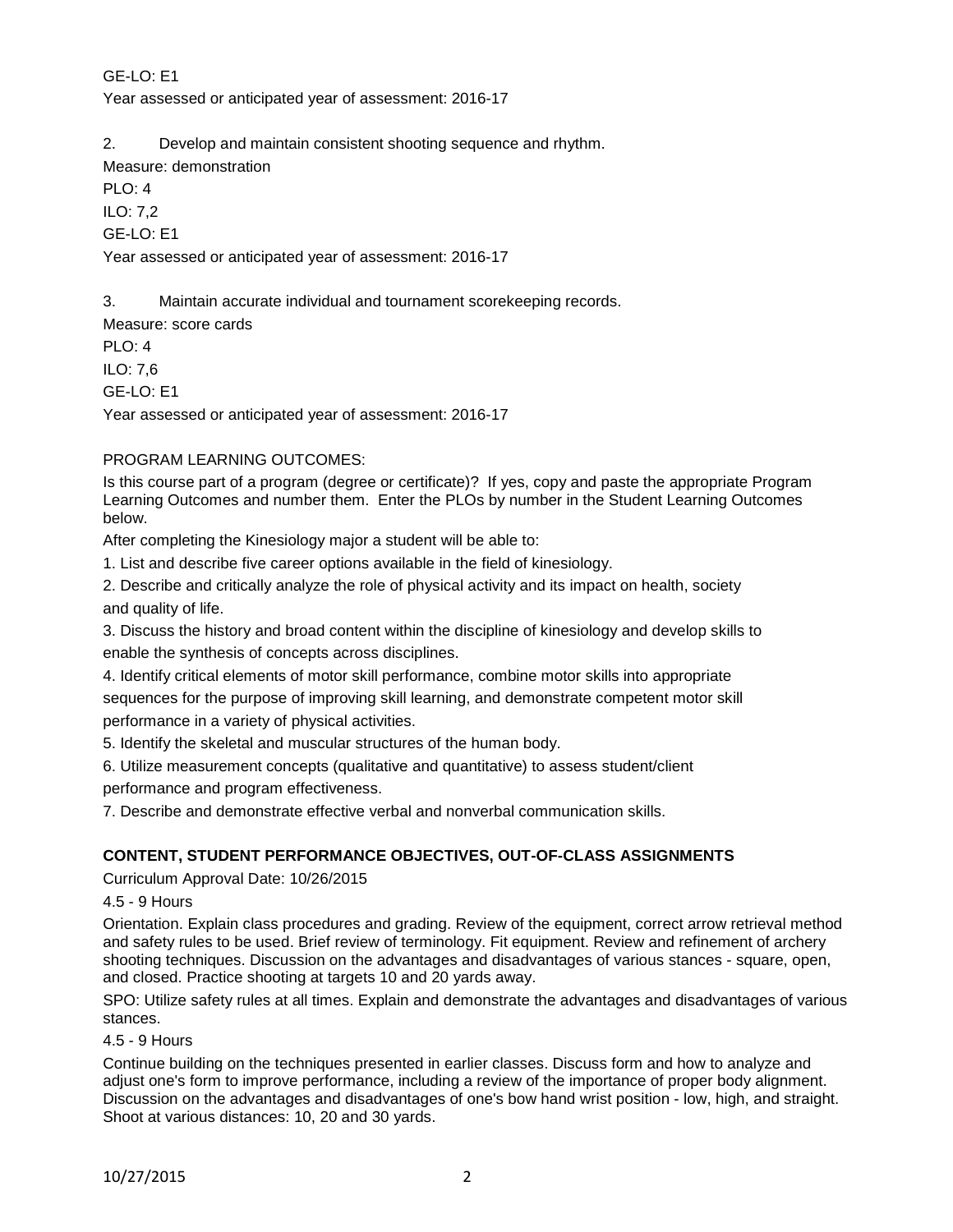SPO: Discuss how to analyze and adjust form for improved shooting performance. Explain and demonstrate the advantages and disadvantages of various bow hand wrist positions.

4.5 - 9 Hours

Continue working on analyzing and adjusting one's form to improve performance. Presentation on aiming and sighting including anchoring at the side-of-the-face or under-chin position. Review arrow "grouping" and "point of aim" technique and discuss analyzing arrow patterns. Shoot and score different rounds at a variety of distances: 20, 30 and 40 yards. Provide the class with an opportunity and challenge of shooting at 50 yards.

SPO: Discuss adjustments that they have made to improve their performance. Explain the benefits of the anchor point they have chosen. Describe how you can use "grouping" of your arrows to correct your shooting technique. Maintain a score sheet.

4.5 - 9 Hours

Continue working on consistency and maintaining a shooting rhythm. Incorporate various tournaments to provide opportunities to practice one's target archery shooting skills. Shoot and score different rounds at a variety of distances: 20, 30 and 40 yards. Provide the class with the opportunity and challenge of shooting at 50 and 60 yards.

SPO: Participate in a variety of rounds at various distances. Explain the benefits of being consistent and maintaining a shooting rhythm. Discuss the adjustments they have made to their technique which has allowed them to be more successful.

#### 7.5 - 15 Hours

Continue working on analyzing one's performance in order to improve archery shooting technique. Presentation on the mental skills related to archery, such as staying relaxed, concentration and focusing. Conduct various types of shooting tournaments. A possible field trip to a shooting range could be arranged. Skill testing.

SPO: Participate in class activities. Discuss the mental aspects of archery. Complete skill test.

2 Hours

Final.

#### **METHODS OF INSTRUCTION:**

demonstration, guided practice, discussion

## **METHODS OF EVALUATION:**

The types of skill demonstrations required:

Performance exams

The types of objective examinations used in the course:

Multiple choice

True/False

Matching items

Completion

Other category:

Requires student participation

The basis for assigning students grades in the course:

Writing assignments: 0% - 0% Problem-solving demonstrations: 0% - 0%

Skill demonstrations: 40% - 60%

- Objective examinations: 10% 30%
- Other methods of evaluation: 30% 60%

## **REPRESENTATIVE TEXTBOOKS:**

Required: